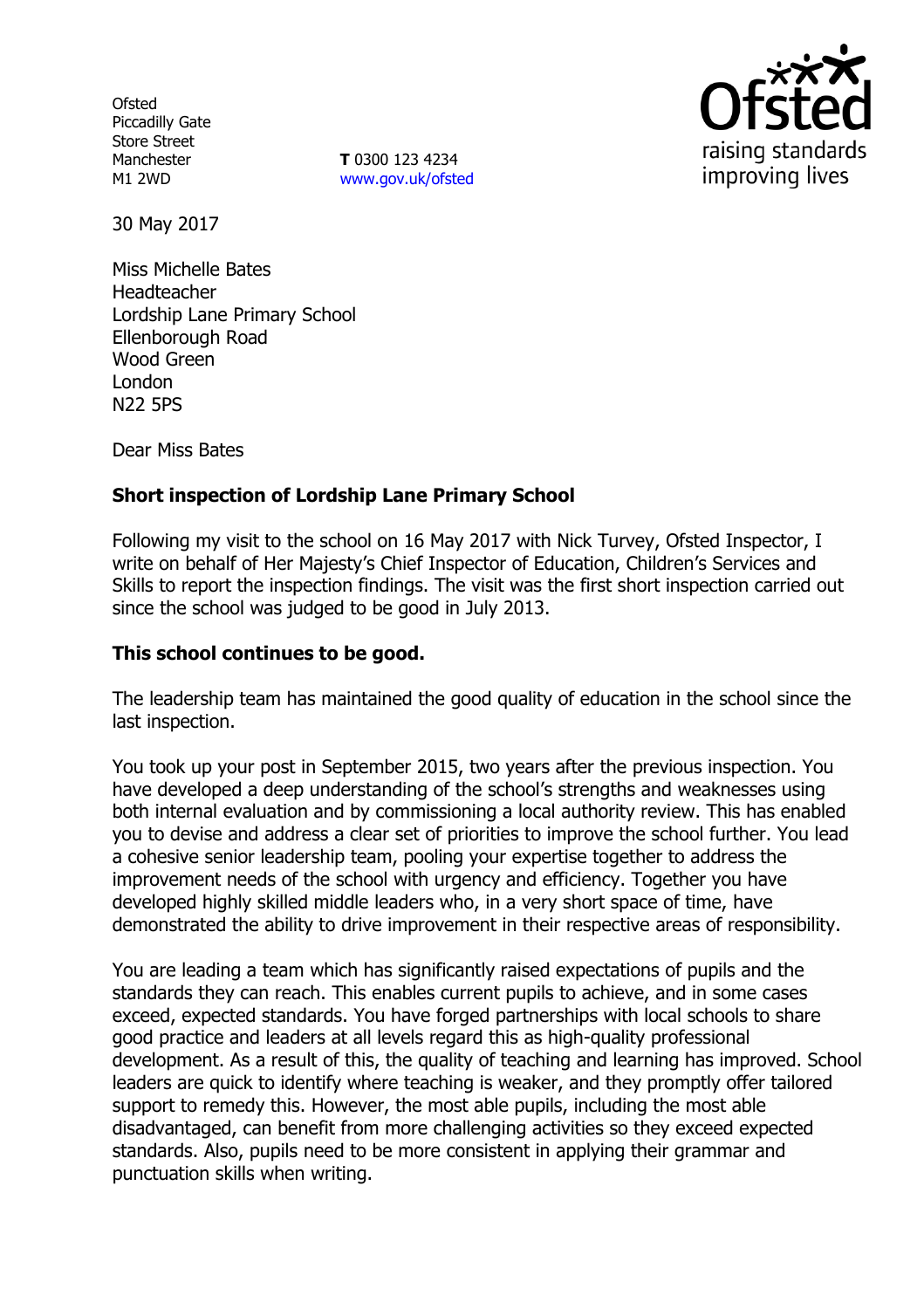

Parents and carers speak highly of the school and its leaders. They feel that the school has improved further under your leadership. They feel well informed of the progress their children are making in their education, and appreciate the school leadership being proactive, engaged and accessible. They talk about how the school celebrates diversity and how staff 'make everyone feel welcome, no matter where you come from or if you speak English or not'. Parents say they feel that no child feels left out at Lordship Lane Primary School.

Governors also have a secure understanding of the school. They are proactive in their monitoring. They have benefited from the recommendations made by a recent review of governance, providing sharp and timely challenge, particularly around pupils' outcomes, including those of disadvantaged pupils.

# **Safeguarding is effective.**

School leaders, including governors, ensure that statutory requirements for safeguarding arrangements are met. Records relating to safeguarding are detailed, fit for purpose, and of high quality. Leaders know their pupils well and they use this information effectively when making referrals to external agencies. They ensure that such referrals are resolved appropriately and satisfactorily. You follow the principles of, and best practice in, safer recruitment. Governors give utmost regard to their safeguarding responsibilities. The link governor regularly receives and scrutinises reports from school leaders to ensure the effectiveness of safeguarding arrangements.

Pupils know how to keep themselves safe at home, at school and online. They have a comprehensive understanding of e-safety, including proper and safe use of social media available to them. They display a clear understanding of which websites are safe to use for their age. Parent View responses indicate that a large proportion of parents feel that their children are safe at school and that they are well cared for by the staff.

## **Inspection findings**

- In our initial discussion, we identified reading as one of our key lines of enquiry. Following the disappointing Year 6 results in 2016, school leaders wasted no time in analysing the test outcomes and identifying areas which pupils found difficult. As a result, they have made major changes in their approach to the teaching of reading. From Year 1, pupils are explicitly taught reading skills, including those they need to make accurate inferences and deduction from a wide range of reading materials.
- $\blacksquare$  It is evident in pupils' books that they regularly engage in activities which allow them to develop, practise and consolidate reading skills. These activities include retrieving information from texts, summarising information or events, or justifying characters' actions and motives.
- $\blacksquare$  Middle leaders have ensured that this approach to the teaching of reading is used consistently throughout the school, and where it was not, monitoring records show that they have put in direct support for teachers. As a result, pupils across the school, including disadvantaged pupils, make good progress in their reading. However, mostable pupils, including the most able disadvantaged, are not stretched or challenged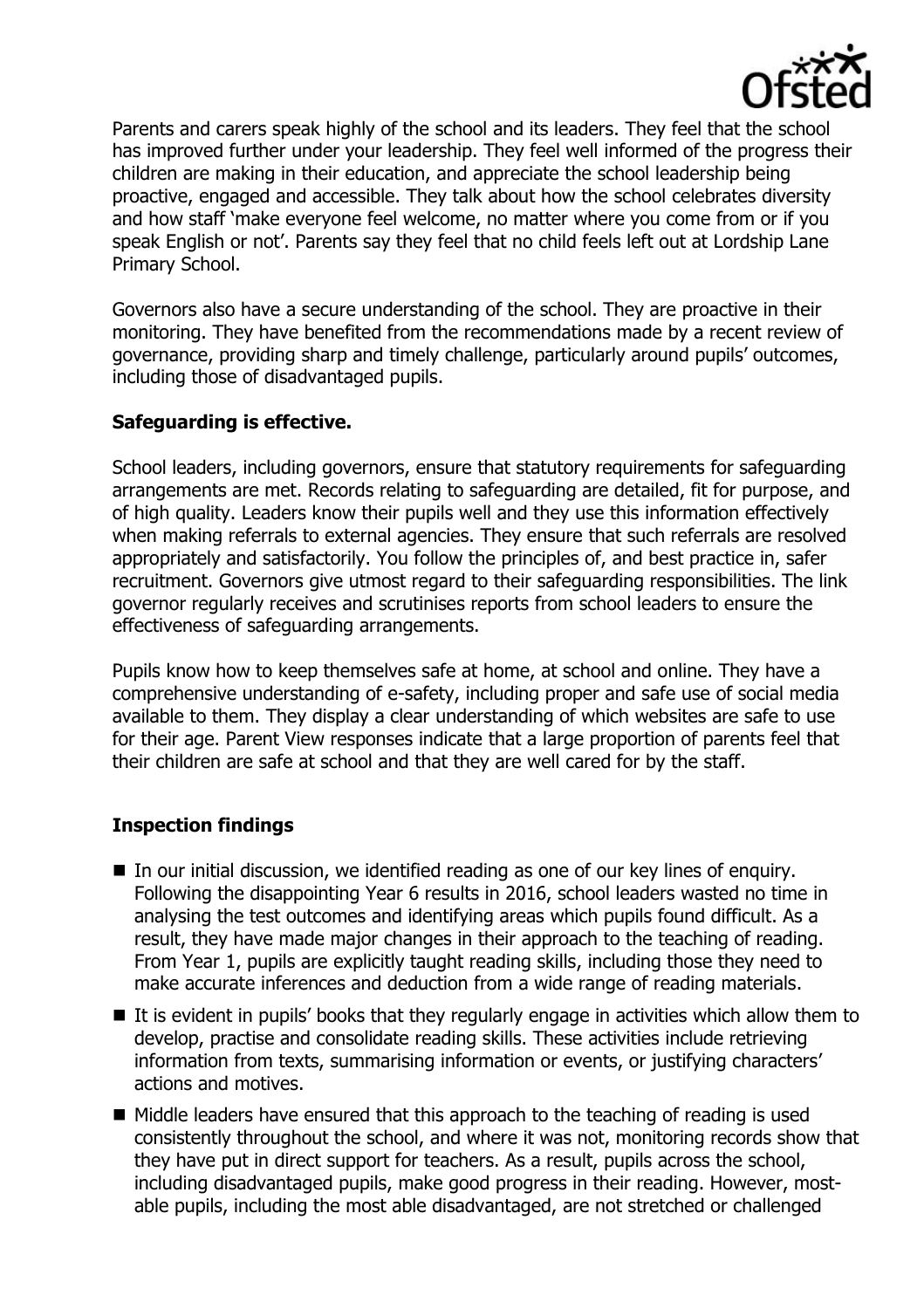

enough to enable them to exceed expected standards.

- We also identified mathematics as a key line of enguiry, particularly the progress of disadvantaged pupils in this subject. Disadvantaged pupils did not do as well as other pupils nationally in mathematics in 2016. School leaders addressed this by ensuring that pupils are given plenty of opportunities to practise and consolidate mathematical skills.
- In lessons, pupils work confidently through mathematical problems. They use trial and error methods, recognising when mistakes have been made. Teachers skilfully use such mistakes to create opportunities for pupils to demonstrate mathematical reasoning skills. Pupils routinely work through a variety of activities with increasing levels of difficulty, displaying resilience and fluency.
- Samples of pupils' work show activities and topics which are sequenced to ensure that pupils develop a deeper understanding of mathematical concepts, thereby achieving mastery. In lessons, younger pupils benefit from the use of concrete and pictorial examples to reinforce their understanding of numbers. This is complemented by plenty of opportunities to apply calculation skills in books. As a result, disadvantaged pupils, including the most able disadvantaged, demonstrate strong and steady progress in mathematics over time.
- We also pursued writing as a key line of enquiry during this inspection. Inspectors found that a consistent approach to the teaching of writing across the school was a direct result of the work of the middle leaders. Teachers responded positively to the guidance they were given to improve provision in this area. Writing in books shows that pupils respond to their teachers' challenge and high expectations. Pupils present their work with care and pride.
- Central to the teaching of writing across the school are activities for pupils to develop their vocabulary. Teachers provide pupils with opportunities to rehearse orally, and to practise sentence structure prior to writing. As a result, pupils write effectively, demonstrating progress over time.
- In some year groups, however, while pupils demonstrate the ability to apply their skills, they tend to lose precision in grammar and punctuation when producing longer pieces of writing. This improves in the older classes where there is a sustained stamina in writing and where these skills are applied more consistently. Pupils know the impact of their language choices on their readers when writing.
- Finally, we looked at attendance. Whole-school attendance has improved and is now in line with the national average. The school uses a range of targeted strategies to improve both attendance and punctuality, which is having a positive impact on the overall rates of attendance. Families respond positively to the various initiatives adopted by the school to reduce the rate of pupil absence.

Governors talk about 'the bell', rung by a member of the support staff team around the vicinity of the school, which dramatically reduced incidents of lateness. School leaders are aware that the attendance of pupils who have special educational needs and/or disabilities remains low. School leaders are clear how medical needs affect some of these pupils' attendance. You have introduced tackling attendance as part of the annual education, health and care plan review process.

# **Next steps for the school**